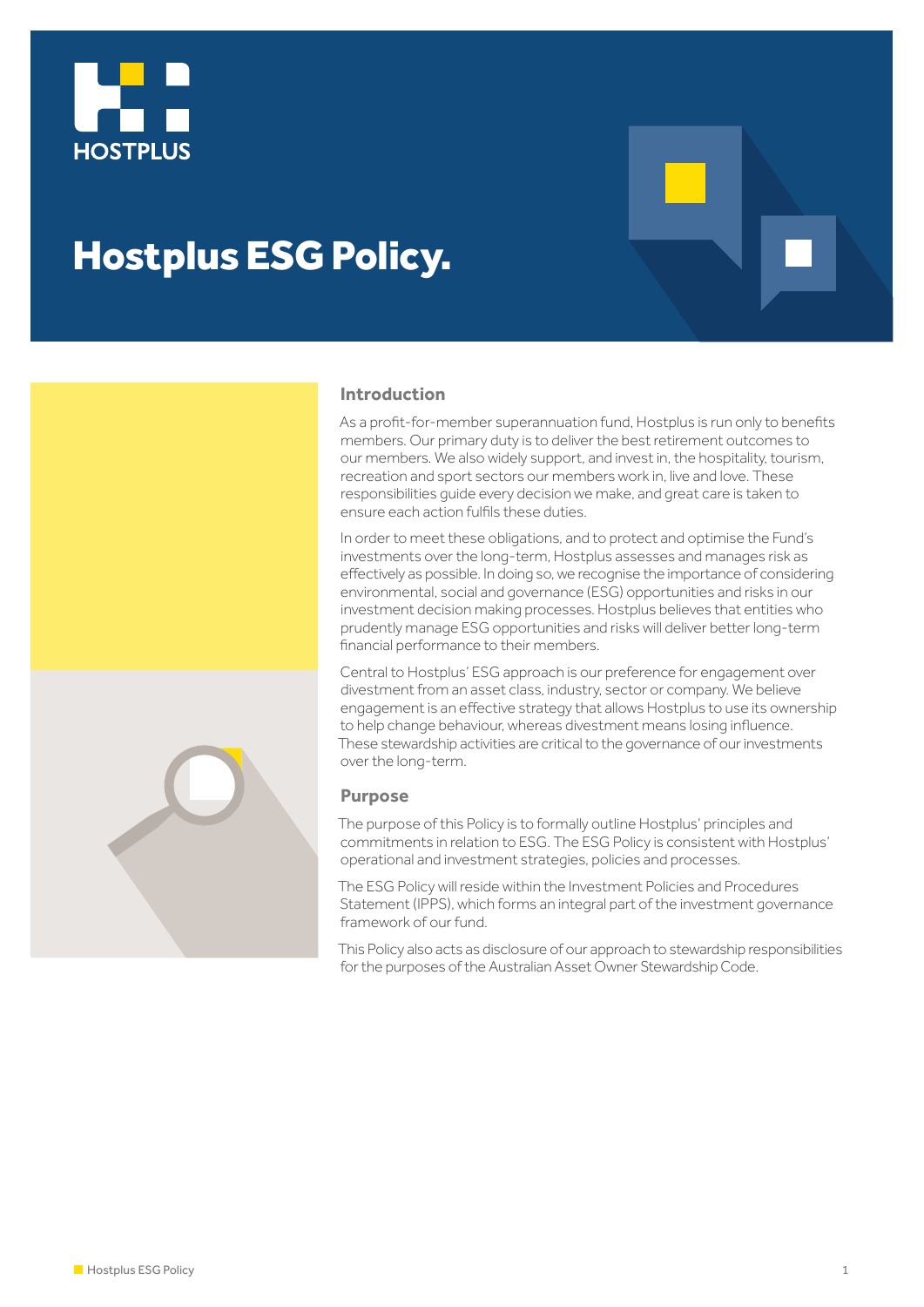

# **Approach**

# **1. Integrating ESG**

1.1. The role of investment managers: Hostplus invests through specialist external investment managers, and their activities will therefore play a key role in implementing this Policy. Managers are expected to take all material risks and opportunities, including regarding ESG, into account when making investment decisions.

1.2. Manager evaluation: As part of the investment manager appointment and review process, and together with our investment consultant, Hostplus reviews their ability to integrate ESG risks and opportunities into their investment-decision making process.

Where deficiencies are identified, we first work collaboratively with the investment manager to resolve them. Where concerns remain, remedial actions may be taken in line with our fiduciary and statutory duties and considering the manager's overall performance.

We may use external portfolio evaluation tools to analyse managers' exposure to ESG risks and opportunities. Their purpose is to inform engagement with managers on their investment decisions.

1.3. Investment managers' role in exercising ownership rights: Hostplus' investment managers play an important role in exercising our ownership rights.

For direct listed equities mandates, we seek input from investment managers on contentious matters alongside input from proxy advisors. (See section 2 below on how these are incorporated into our voting decision process.)

For pooled funds where voting decisions are by nature taken by the manager, we will seek to review their voting policies and practices.

All relevant managers are also expected to discuss material ESG issues in their engagements with investee companies.

We periodically review managers' role in helping the Fund judiciously exercise its ownership rights.

1.4. Asset classes: Hostplus' ESG Policy applies across all asset classes. However, ESG risks and opportunities are more financially material and simpler to implement for some asset classes and investment styles than others.

1.5. Climate change: Hostplus recognises that the impact of climate change may influence the performance of the Fund's investments over time. The impact will vary depending on the extent of physical, social and regulatory changes as a result of climate change.

Hostplus acknowledges that it should consider climate change risks in its decision-making processes in order to protect and manage its investments for the long-term.

Further to this, Hostplus believes that climate change issues should be integrated into its investment analysis and therefore promotes this behaviour to both internal and external investment managers.

1.6. The Principles for Responsible Investment: Hostplus is a signatory to the Principles for Responsible Investment (PRI). These Principles establish a collective international framework for institutional investors to integrate ESG considerations into their investment decision-making.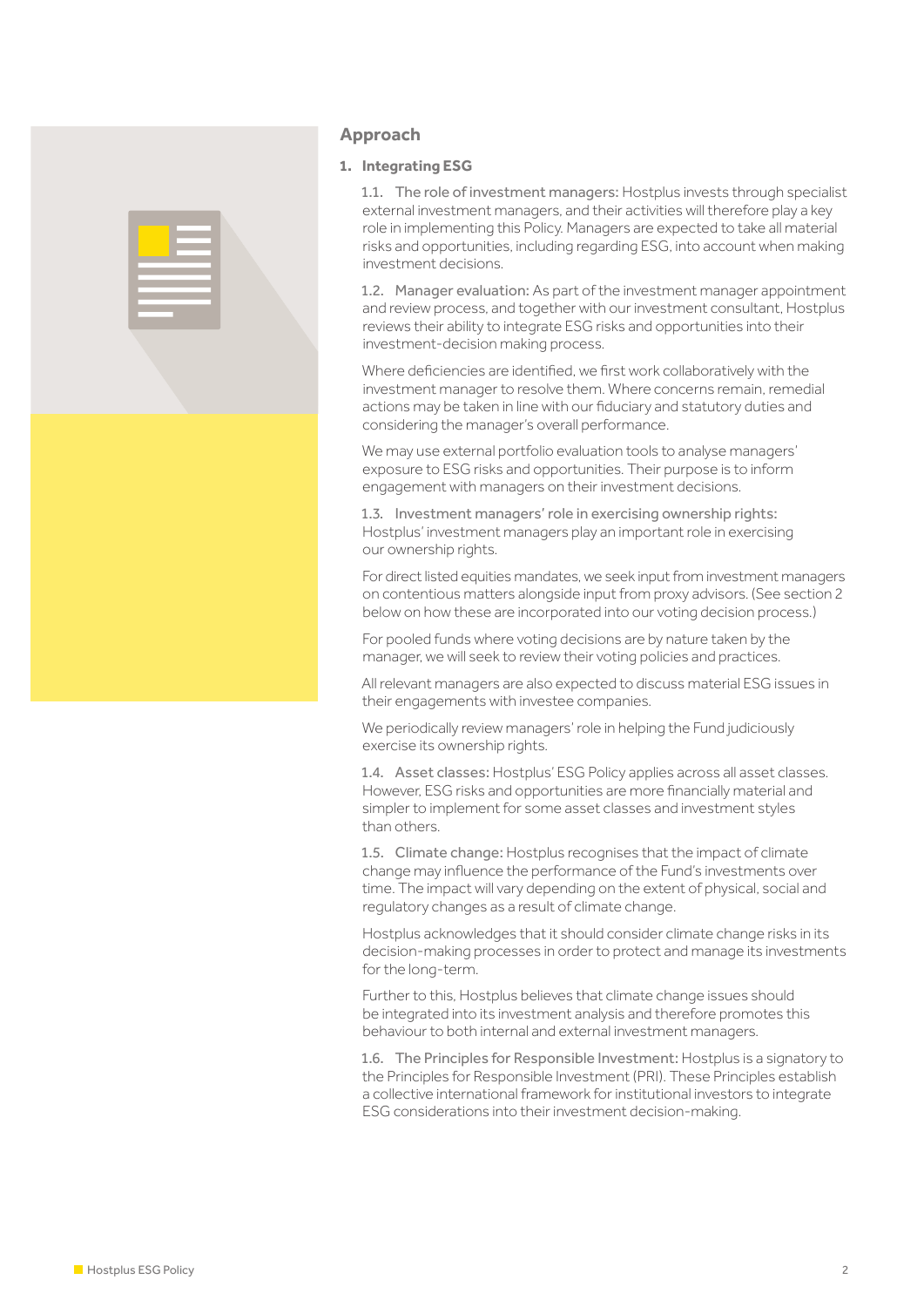

#### **Briefly, the principles are:**

- **·** Principle 1: We will incorporate ESG issues into investment analysis and decision-making processes.
- **·** Principle 2: We will be active owners and incorporate ESG issues into our ownership policies and practices.
- **·** Principle 3: We will seek appropriate disclosure on ESG issues by the entities in which we invest.
- **·** Principle 4: We will promote acceptance and implementation of the Principles within the investment industry.
- Principle 5: We will work together to enhance our effectiveness in implementing the Principles.
- **·** Principle 6: We will each report on our activities and progress towards implementing the Principles.

Hostplus believes that the PRI provides an important universal framework for signatories to work together, learn from each other and provide a collective voice on ESG issues. Hostplus also believes that the PRI will continue to grow as a framework for investors to communicate their expectations on ESG issues to their investee companies.

### **2. Ownership Rights**

2.1. Hostplus favours a pragmatic and commercial approach to voting that considers the specific circumstances of each company on a case-by-case basis.

Our key voting beliefs are:

- **·** Board oversight: Boards should be composed of highly skilled, experienced and diverse directors who can provide oversight of management on behalf of shareholders. Together with management boards should be accountable to shareholders for the company's performance over the long-term.
- **·** Shareholder rights: Companies must not implement structures that infringe shareholder rights or that transfer value from shareholders to management or others.
- **·** Major transactions: Companies must ensure that major transactions (like capital raisings, mergers and acquisitions) are conducted with proper regard to existing shareholders' interests.
- **·** Remuneration: Executive remuneration should be aligned to the delivery of company strategy, and be designed to promote sustainable long-term performance and shareholder value creation.

2.2. Australian equities: Hostplus is a member of the Australian Council of Superannuation Investors ("ACSI"), which provides recommendations on how to vote directly-held Australian listed equities.

As an ACSI member, we helped create and regularly review ACSI's Governance Guidelines , which underpin all ACSI's voting recommendations. Through ACSI, we can work collectively with other long-term investors to influence corporate behaviour through voting.

As well as advice from ACSI, we incorporate voting recommendations from investment managers, especially for contentious issues.

We have discretion to override ACSI or managers' recommendations where it is considered to be in our members' best interests.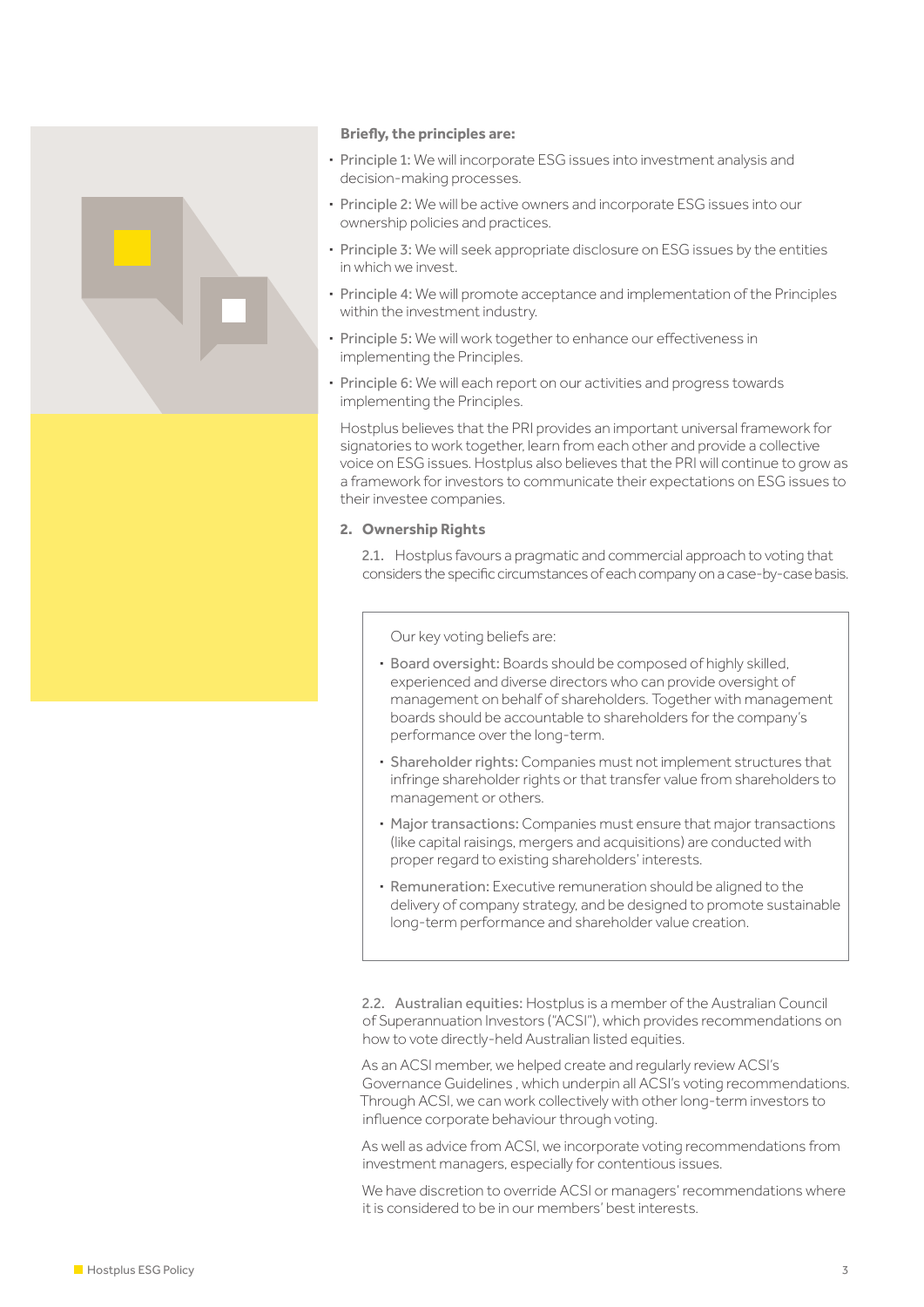

2.3. International equities: Directly-held international listed equities are typically voted in line with the recommendations from an external proxy advisor. We periodically review the policy principles on which these recommendations are made and their alignment with key voting principles at 2.1 above.

We have discretion to override any voting recommendations where it is considered to be in our members' best interests.

2.4. Securities lending: Hostplus undertakes securities lending as part of its investment program. In circumstances where the securities lending program limits the fund's voting entitlements on contentious matters, Hostplus may seek to recall the securities.

2.5. Voting disclosure: We have regulatory requirements and obligations to our members and others to be transparent about exercising our voting rights. We will disclose summaries of how the Fund has exercised its voting rights, and disclose all voting decisions on a company-by-company basis.

2.6. Engagement: In this context, engagement means two-way constructive communication between us and investee companies (board members and/or senior management) on matters such as the company's performance, strategy, ESG issues, leadership, quality and level of reporting. This is a big task and we do not have the resources to do all the necessary work alone.

We therefore primarily engage with companies collectively via ACSI or via external investment managers. Collective engagement allows Hostplus to exert a greater influence (beyond the Fund's own shareholding in the company) and to manage resources more effectively. As an ACSI member, Hostplus also actively influences ACSI's priority engagement themes and companies each year.

2.7. Engagement disclosure: We will annually disclose the priority themes and objectives of our collaborative engagement, and aggregate outcomes.

2.8. Escalation activities: Where voting and engagement proves ineffective at changing company behaviour, we may consider escalation activities. This could include voting against directors, proactive discussions with other investors, filing a shareholder resolution and making public statements.

Escalation decisions will be made taking into account the materiality of the issue and the potential impacts to our members.

2.9. Conflicts of interest: We will ensure that the Fund's ownership rights are exercised in our members' interests. Where there is a real or perceived conflict of interest, appropriate mitigation actions in accordance with the Hostplus Conflicts Management Policy will be taken.

2.10. Engagement over Divestment

As a shareholder, Hostplus favours engagement over divestment from a company or sector. The reasons for this are:

- **·** Engagement allows the Fund to use its ownership to change behaviour whereas divestment means losing influence, often to other shareholders who typically give less consideration to ESG issues.
- Engagement is an effective tool to influence behaviour. If engagement fails, the Fund has access to other escalation activities before divestment.
- **·** Divestment due to ESG issues may impede our ability to deliver the highest possible return to members while assessing and effectively managing all foreseeable risks.